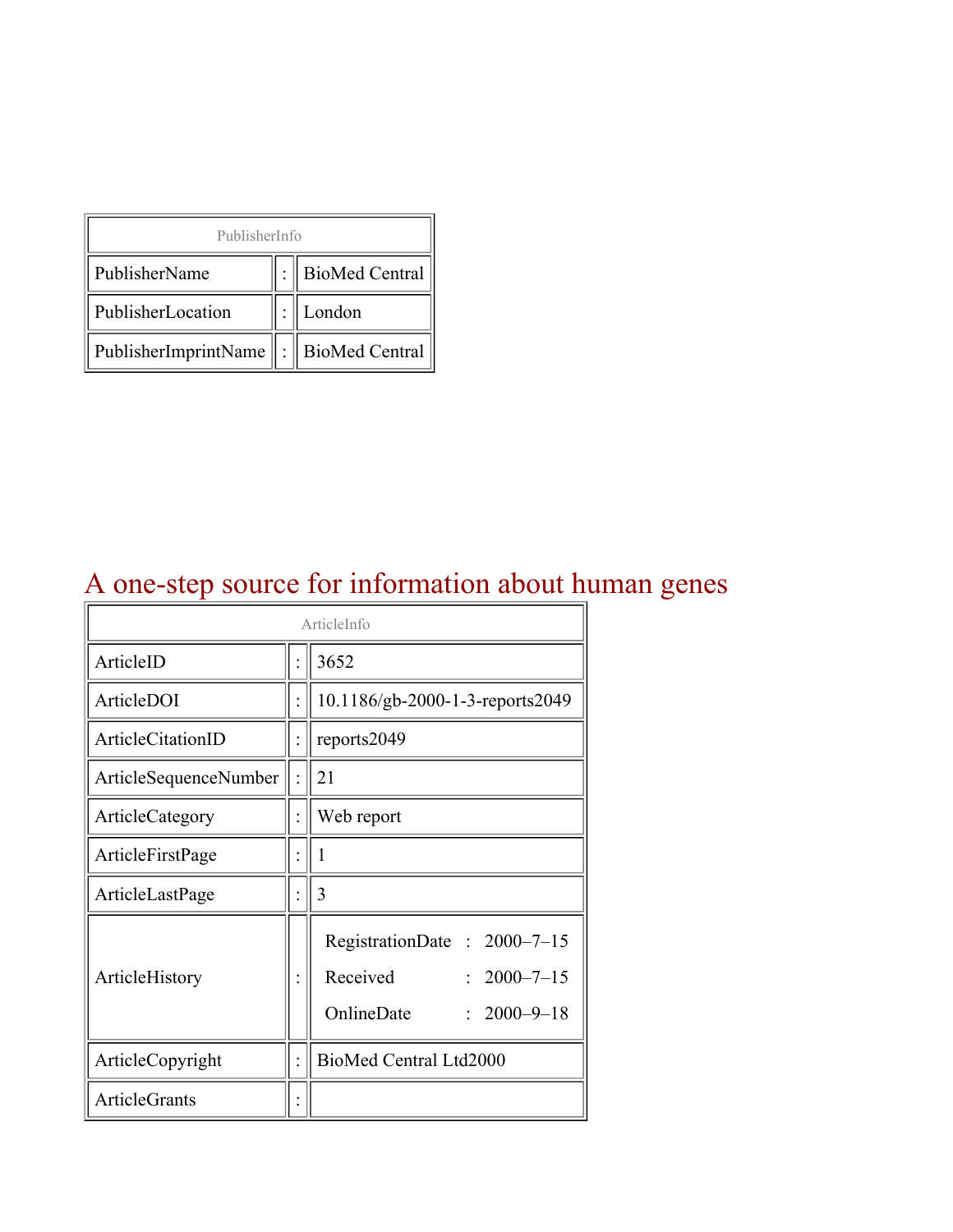#### Melanie Nelson

#### Abstract

The GeneCards website provides a convenient and integrated interface to a variety of information about human genes.

## Content

The GeneCards website provides a convenient and integrated interface to a variety of information about human genes. The GeneCards are individual pages for each gene in the collection (there are currently more than 10,000). The information for each gene card was automatically extracted from many other resources, listed on the [About the GeneCards project](http://bioinformatics.weizmann.ac.il/cards/background.html) page. Information typically includes links to the protein and nucleotide sequences for the gene, its functions, its involvement in any human diseases, and links to information about similar genes in other species. A section on each GeneCard provides links to other web resources about the gene.

## Navigation

There is a very good search interface, which includes advanced features such as a spelling checker to help users locate the information they want. The search results page displays a 'minicard' for each matching page, making it easier for the user to determine which GeneCard is most relevant. The site makes good use of internal hyperlinks to provide the user with background information on the project, such as a description of how the information at the site is gathered. There is no interface for browsing, as distinct from searching, although there is a special search feature to help users locate information about disease genes.

## Reporter's comments

### Timeliness